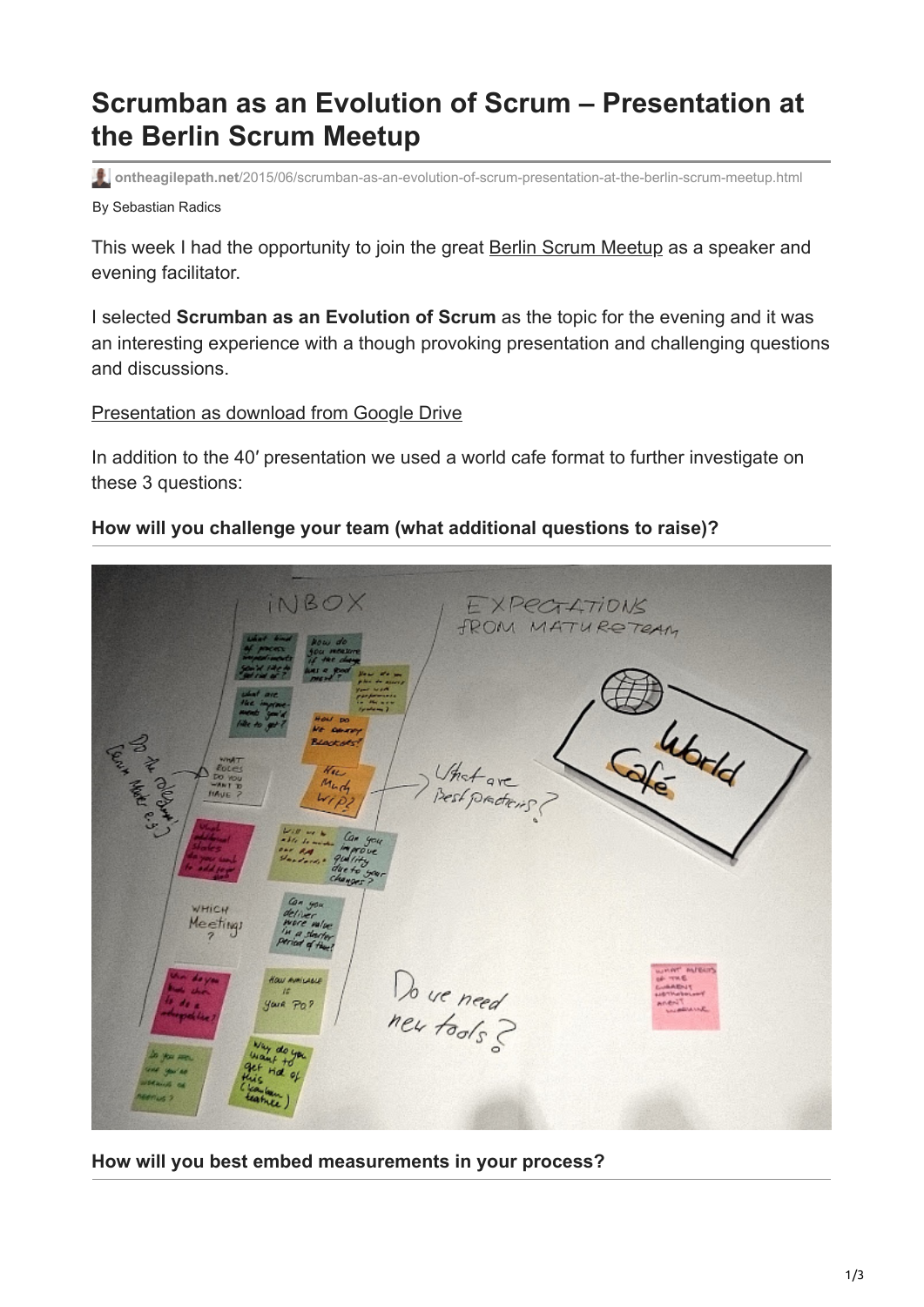

**What are possible pitfalls/dangers of switching to Scrumban?**